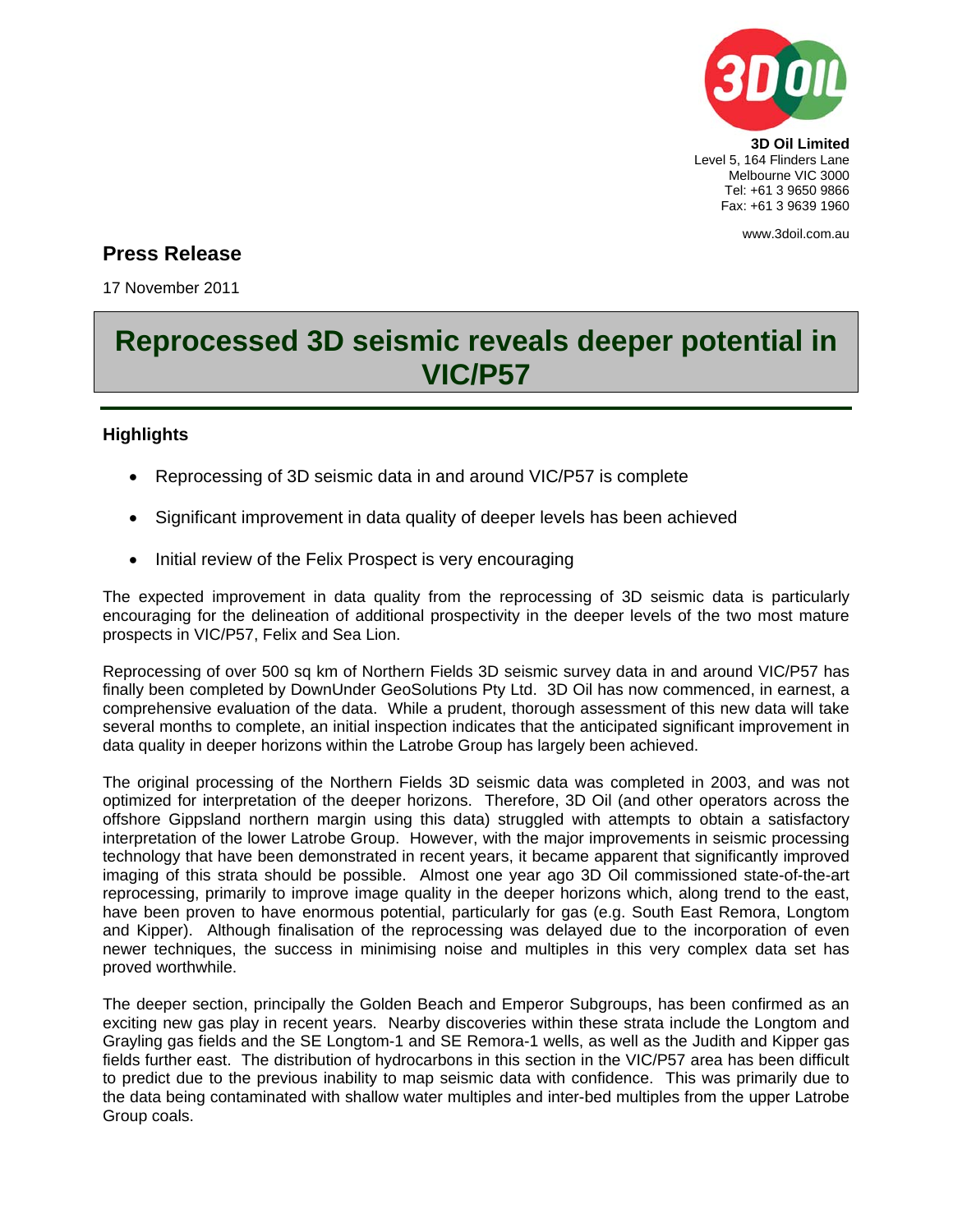The reprocessed seismic line, below, over the Felix Prospect illustrates the reprocessing has been successful in removing a significant proportion of the multiples, which also yielded a more appropriate velocity field in the process.

The reprocessed data is enabling more robust mapping of both the main reservoir horizon at Felix, the *L. balmei* sub-volcanics reservoir, as well as at the Emperor Subgroup level. Furthermore, the improved fault interpretation will result in better constrained volumetric estimates for the Felix Prospect, and a reduction of risk with respect to definition of the structure. Initial review of the Felix Prospect is very encouraging.

The Felix Prospect is also located within an established oil production fairway between the Moonfish oil field and the Wirrah discovery and has the potential to contain over 100 MMbbl.

The company is also undertaking a review of the deep prospectivity of the Sea Lion prospect, where recent work has highlighted the potential for a sizeable closure within the Golden Beach Subgroup.

3D Oil Limited is currently the operator and 100% owner of the VIC/P57 permit. The company has entered into a non-binding term sheet with Canadian oil and gas company, Oracle Energy Corp (OEC). Under the terms of the Term Sheet, OEC has the potential to earn 50% in the permit by drilling two wells with a total carried expenditure of up to \$30m. The key commercial terms of this non-binding agreement were announced on 3 November 2011 by 3D Oil.



*Reprocessed data over the Felix Prospect illustrating significant improvement in deeper imaging*